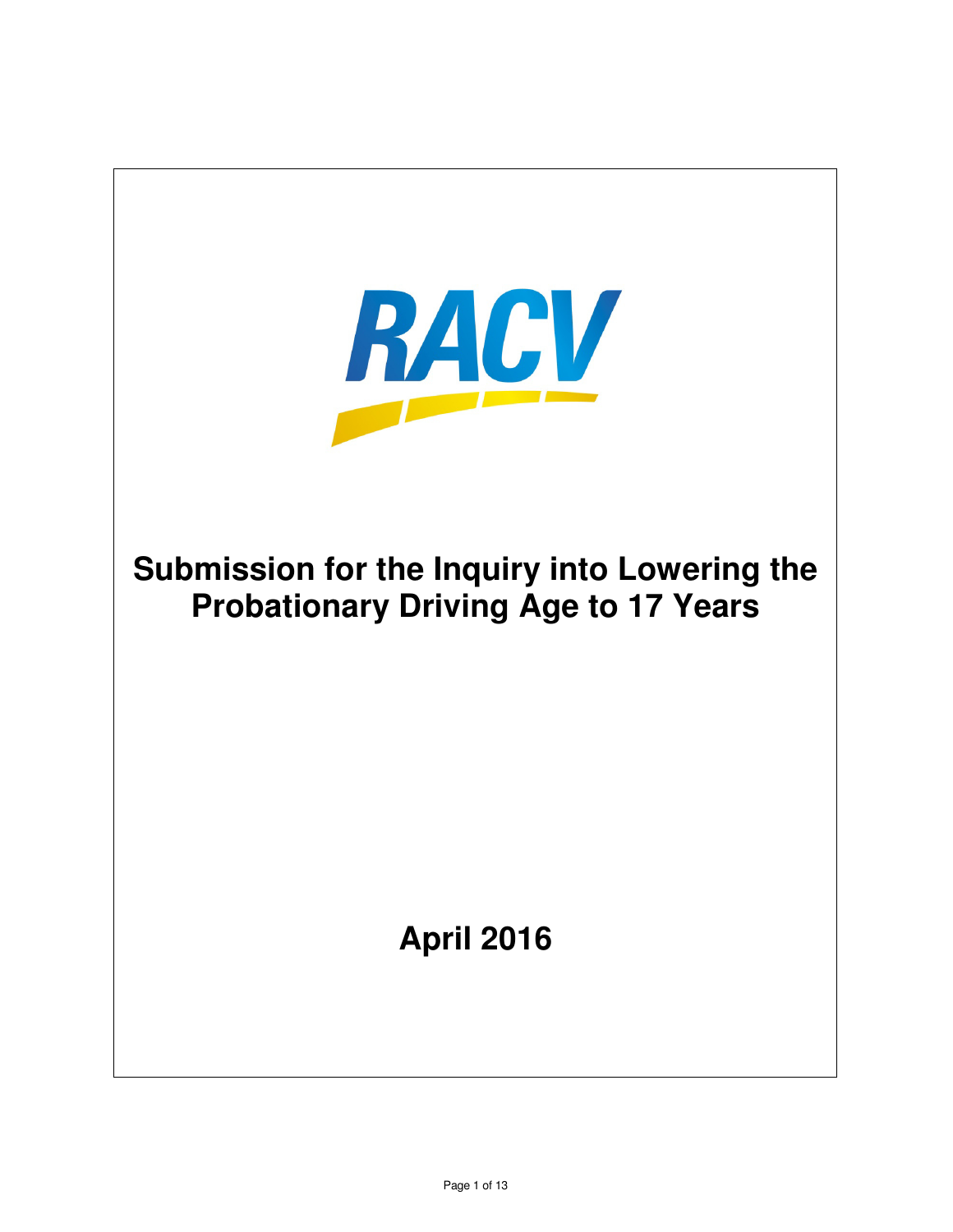# **Background**

RACV has over 2.1 million members, which means that on average three out of four Victorian households contains an RACV member. This provides RACV with a broad cross section of community views through our member market research.

The age at which a person in Victoria can sit for their probationary licence is 18 years. It has previously been raised, often by young people, that there should be a reduction of first licensure to assist with employment, by suggesting that Victoria come into line with most of the other Australian states and territories and lower its provisional licensing age to 17 years.

However, the evidence suggests that these concerns are on an individual level, and that the extent of the problem is not large. Various road safety studies show that lowering the licensing age will likely increase road trauma.

The evidence available supports the Victorian licensing age remaining at 18 years. However, while support for lowering the licensing age appears to represent a minority, action is still needed to provide improvements to existing transport systems. Detailed evidence is documented in the current submission.

## **Market research results**

RACV recently conducted a poll of our members on the issue of lowering the licensing age through our e-newsletter, which is sent to 425,000 subscribers. There were 6,817 responses, with 64% not supporting a reduction in the licensing age, 32% supporting a lower licensing age of 17 years and 4% unsure.

The most common reason why people did not support lowering the licensing age was that 17 year olds are too young/immature to be driving, and the most common reason why people supported lowering the licensing age was for the licensing age to be the same as the rest of Australia.

In addition to this poll, market research was commissioned and conducted by an independent market researcher on a representative sample of 307 Victorians. Of this sample, 65% did not support a reduction in the licensing age, 21% supported a licensing age of 17 years and 14% were unsure. There were no significant difference based on where the person lived (metro versus regional/rural)

# **The impacts of lowering the probationary driving age in Victoria to 17**

### **Licence structures in other Australian states**

As shown in Table 1, the age at which a person in Victoria can sit for their probationary licence is 18 years. All other states in Australia have a licensing age of 17 years, with the exception of Northern Territory where the licensing age is 16 years and 6 months. In addition to having differing licensing ages, all states have different testing procedures, minimum learner periods, restrictions, licence conditions and requirements for new drivers.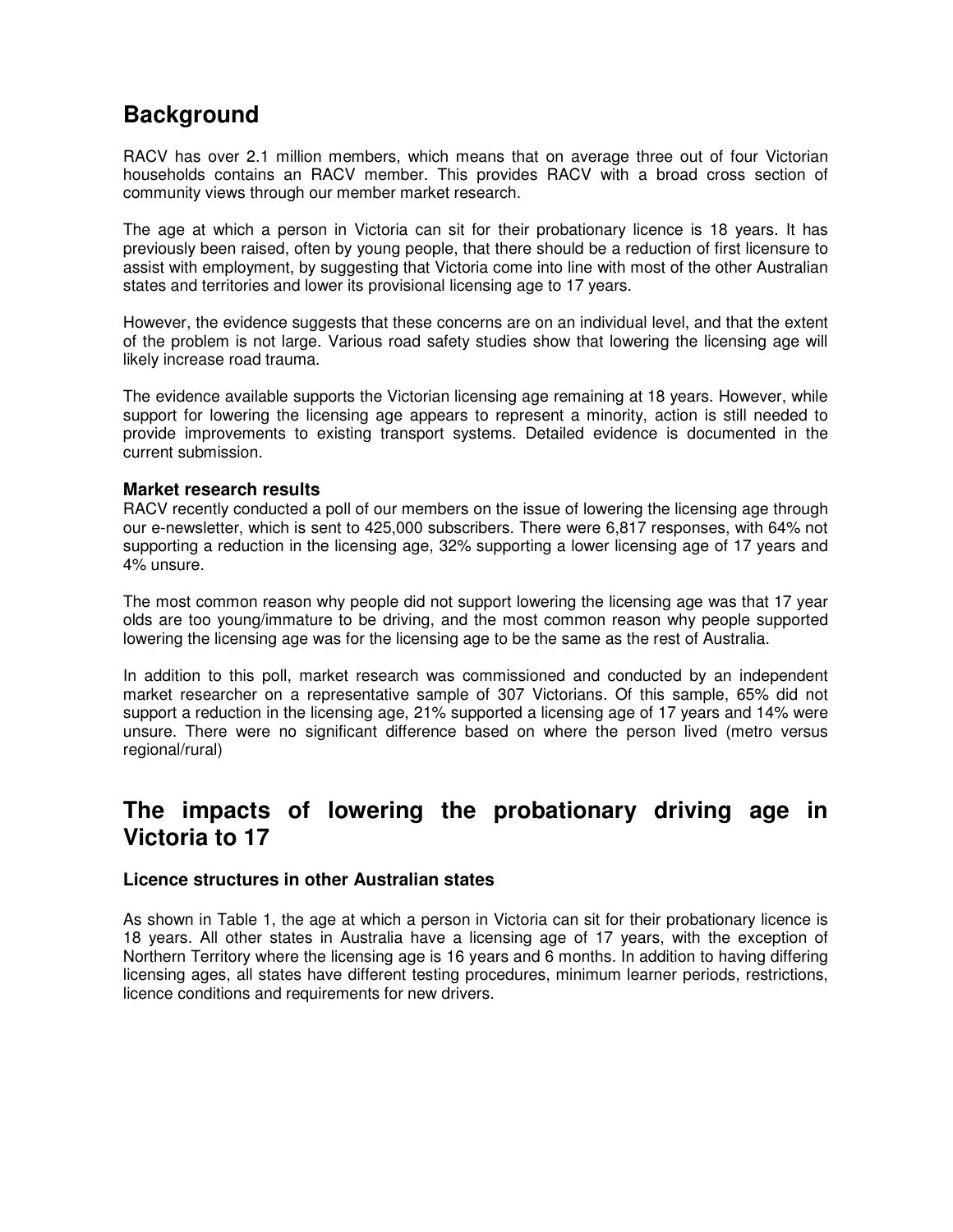#### **Table 1 – minimum age to obtain probationary drivers licence in Australian states and territories**

| <b>State</b> | Probationary    |
|--------------|-----------------|
|              | (minimum age)   |
| <b>VIC</b>   | 18 years old    |
| <b>NSW</b>   | 17 years old    |
| QLD          | 17 years old    |
| <b>ACT</b>   | 17 years old    |
| <b>TAS</b>   | 17 years old    |
| <b>SA</b>    | 17 years old    |
| <b>WA</b>    | 17 years old    |
| NΤ           | 161/2 years old |

Reducing the Victorian probationary driving age to 17 would bring Victoria into line with most other Australian states and territories (NT excluded), which may be viewed as a step forward for national uniformity of the licencing process. While national uniformity of licensing may appear to be a worthwhile goal, it is important to note that achieving uniformity is a considerably larger issue than just addressing the different licensing ages. It would involve implementing uniform testing procedures, licence conditions and also de-licensing processes. Achieving uniformity is a large task and RACV understands that it is not being actively pursued at present by the other states as the road safety benefits are unlikely to warrant the investment required.

As part of the Austroads Road Safety Taskforce, Transport of NSW commissioned Whiting Moyne Pty Ltd to develop an evidence informed Australian Graduated Licensing Scheme (GLS) policy framework (Transport for NSW, 2014). This framework was developed so each Australian jurisdiction could apply various features of the framework and aim to improve their GLS models over time, and hence also improve consistency across the states. This work highlighted a three staged GLS approach where a mandatory minimum age of 18 years for a provisional licence comprised the exemplar GLS (models were rated standard, enhanced, or exemplar). Victoria is considered a world leader in road safety, partly due to its strict licensing age, which is consistent with the exemplar model. To lower the licence age would, on this evidence, be detrimental for Victoria's road safety policy and status as a world leader in road safety. In a road safety sense, the evidence indicates that it would be more beneficial to raise the age in the other jurisdictions.

#### **Recommendation:**

• **The licensing age in Victoria should not be lowered to be in line with other states, as a lower licensing age will likely increase road trauma.** 

# **The links between the existing 18 year old probationary driving age and high youth unemployment in regional areas**

Unemployment figures for March 2016 were compiled by the Brotherhood of St Laurence, and identify the five worst performing areas of youth unemployment in Victoria as West Melbourne (17.3%), Geelong (16.9%), Hume (16.0%), North East Melbourne (15.7%), and Ballarat (15.5%). These figures show that some areas of Melbourne have similar, and in some cases worse, youth unemployment rates than regional areas.

It is also interesting to note that the youth unemployment rate in New South Wales, which has a probationary licencing age of 17, shows that the unemployment rate in some regional areas are close to or above 20 per cent (Brotherhood of St Laurence, 2016), while the NSW's overall youth unemployment rate sits at 12.2 per cent. This suggests that youth unemployment is an issue in states with a lower probationary driving age.

Regardless of these figures, it is unclear how much of the unemployment rates are influenced by a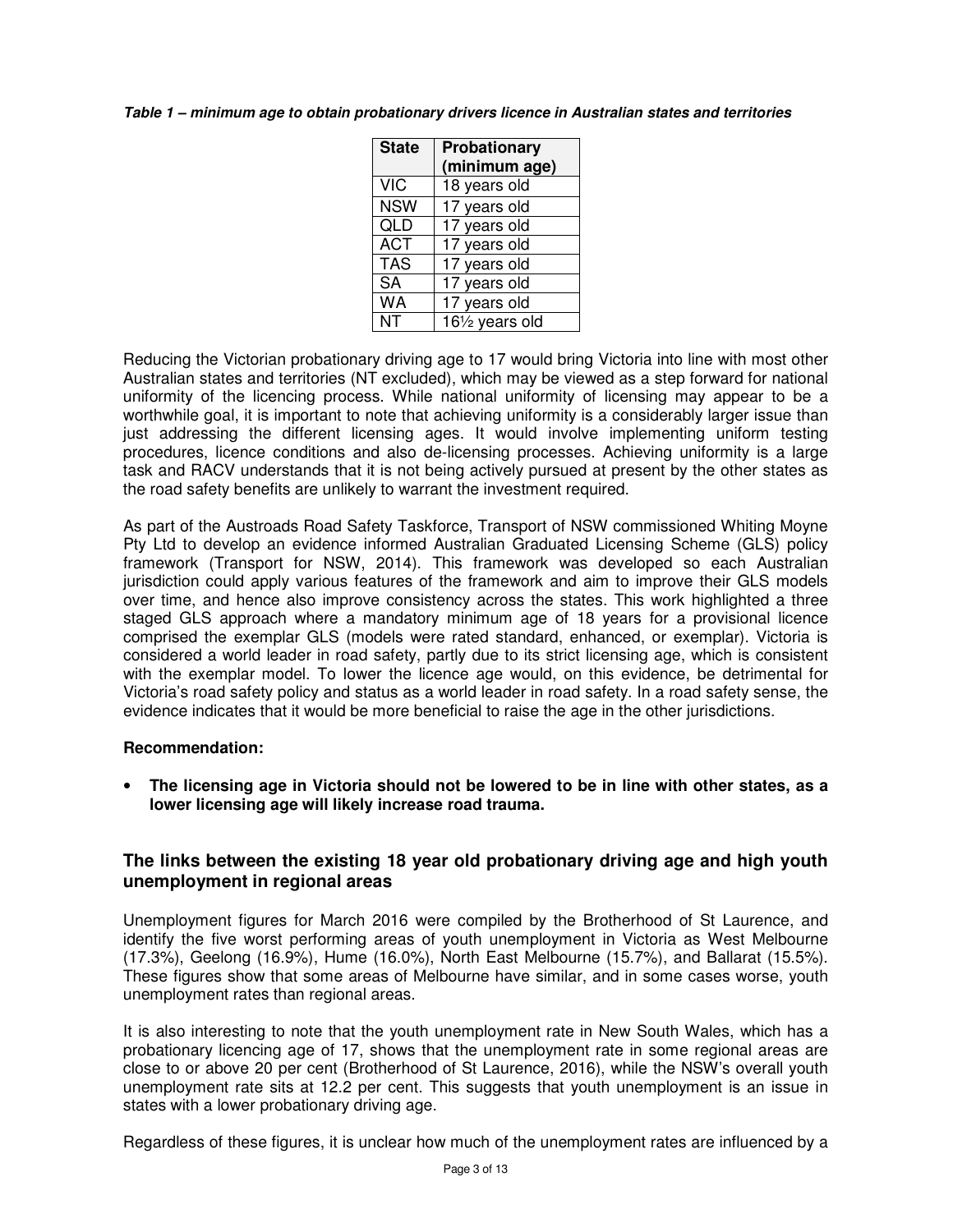probationary licencing age of 18 years rather than 17 years, as youth unemployment is defined as all unemployed persons aged 15 to 24 years (Parliament of Australia, 2016).

Previous research has acknowledged that some young people, especially those living in rural areas, can experience difficulties in obtaining work and education due to a lack of transport services where they live (Currie, Gammie, Waingold, Paterson, & Vandersar, 2005). The disadvantage experienced by some young people who do not have transport options where they live and who wish to pursue employment rather than complete their secondary education is significant on an individual level. However, evidence suggests that the extent of this problem in terms of the numbers of young people impacted is not large.

Over 70% of young people living in rural Victoria complete Year 12 or equivalent (VAGO, 2012), and it was the Council of the Australian Government's (COAG) target to lift the national Year 12 or equivalent or Certificate II attainment rate to 90% in 2015 (COAG, 2012). As of November 2015, there was only a slight improvement of the national completion rate (85% up from 82.8% in 2006). At present no geographical breakdown had been released so the current status of these rates in rural Victoria is unclear.

A previous RACV survey of young people found that while a lack of transport did affect the number of social trips many young people could make, only in a few cases did it impact on their ability to get employment (Alexander, 2008).

More recent literature is emerging that indicates changes in trends for travel mode choice among young adults, which is consistent across many western countries. In particular, the preference for young people to use a car is declining (van Dender & Clever, 2013).

Further research into these issues has also identified a decline in the proportions of young adults obtaining their drivers licence (Raimond & Milthorpe, 2010; Sivak & Schoettle, 2012; Delbosc & Currie, 2014; Centre for Automotive Research, 2015). Research conducted by RACV (2015) found that there has been a decrease in licence rates for 18 year old Victorians, from 52.50% in 2001 to 39.93% in 2014. Similar declines were also seen in other age groups up to 30 years. By contrast, licence holder proportions for all ages above 30 either remained steady or increased during this time. This suggests that many young people are voluntarily delaying licensure. It is important to note that this data is Victorian wide and no geographical breakdown is available, hence it is unclear whether these trends are specific to certain regions.

Many young adults without a driver's licence do not necessarily view their situation as a disadvantage, but rather a reflection of their active travel modes and various public transport choices that better suit their needs.

Lowering the licence age to possibly assist a very small number of young people gain employment would likely result in considerable increases in road trauma and is not justifiable. A more effective solution would be to encourage both state and local governments, as well as employers, to provide better transport options to enable young people, especially those living in rural and outer metropolitan areas to take up employment opportunities. Investing in public transport and initiatives such as car-pooling and car sharing stands to benefit a much broader audience by reducing reliance on the motor car and the associated negative impacts such as congestion.

## **Recommendation:**

• **State and local governments, as well as employers, should provide better transport options to enable young people to take up employment.**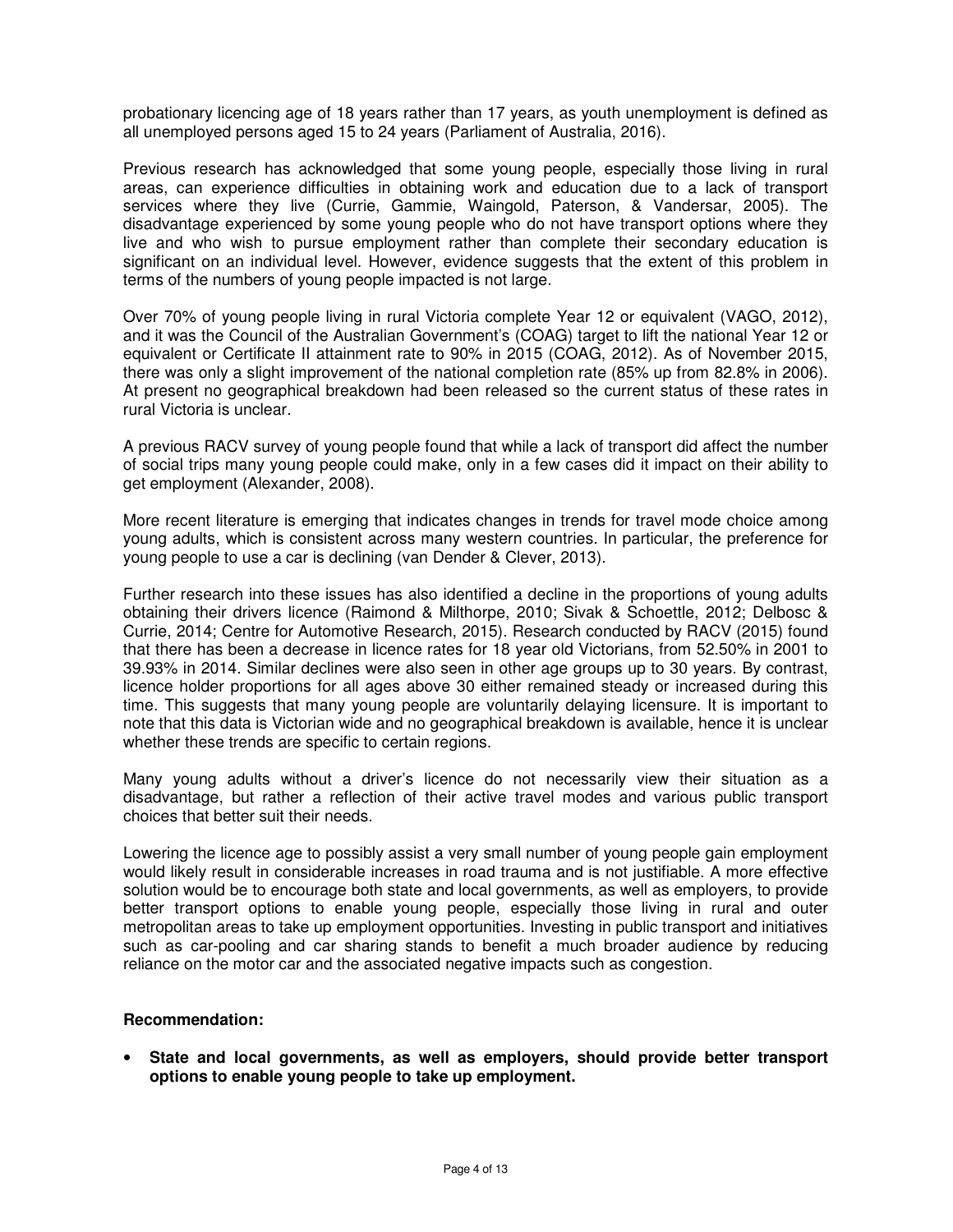# **Separating the legal driving age and legal drinking age**

The age a person can sit for a driver's licence and the age at which they can legally buy alcohol does not appear to have an impact on road safety whether they are separate or the same. This is due to two reasons:

- Most young people already drink alcohol before the legal driving age
- Probationary drivers must adhere to a zero alcohol limit and compliance with this restriction is relatively high.

A survey of the drinking habits of high school students in Australia was undertaken in 2011 and involved a sample of 25,000 secondary school students. It showed that approximately 90% of all 16-17 year olds have drunk alcohol in their lifetime, approximately 75-80% had drank alcohol over the past year and approximately 30-35% in the past 7 days of completing the survey (White & Bariola, 2012).

Road trauma statistics show that most Probationary drivers do not drink and drive and comply with the zero BAC requirements. The largest road safety problem is when they graduate to a full licence and have to comply with a 0.05 BAC requirement (Sensserick, Hoareau & Diamantopoulou, 2002).

Some public health experts have argued that a far more valid solution to the broader problems associated with young people and alcohol misuse is to increase the legal drinking age (Toumborou, 2007).

# **International licensing models**

Various licensing models have been implemented in Australia and in overseas jurisdictions. The best performing jurisdictions have some form of graduated licensing. Some of these models have been evaluated to determine the positive and negative effects of the licensing system.

In particular, Senserrick & Whelan (2003) carried out a literature study of the individual components of a GLS. This work assessed the specific components of various licensing systems in North America and Europe. The positive and negative effects of specific components were highlighted. In particular, the components that are considered to have positive impacts include:

- a long learning phase with accompanied driving, in any case longer than 6 months
- not being allowed to drive at night during the intermediate phase
- not being allowed to drive with peers during the intermediate phase.
- total alcohol prohibition (also for the supervisor) during the entire learner and probationary period
- raising the age at which the intermediate phase can be started
- lengthening the intermediate phase to a minimum of one year, and preferably longer
- lengthening the phase the learner is in after having been caught committing an offence
- stricter demerit points systems for both the intermediate and beginner's licence phases

Components that were considered to have negative impacts include:

- shortening the phases if the learner takes official driving lessons or follows road safety courses
- official driver training by professional driving instructors as a total replacement of accompanied driving

Senserrick & Whelan (2003) also specifically outlined that the age for commencing accompanied driving can be around 16 without having a negative road safety effect. However, the age limit for driving independently (with restrictions) should be as high as possible (e.g. 18).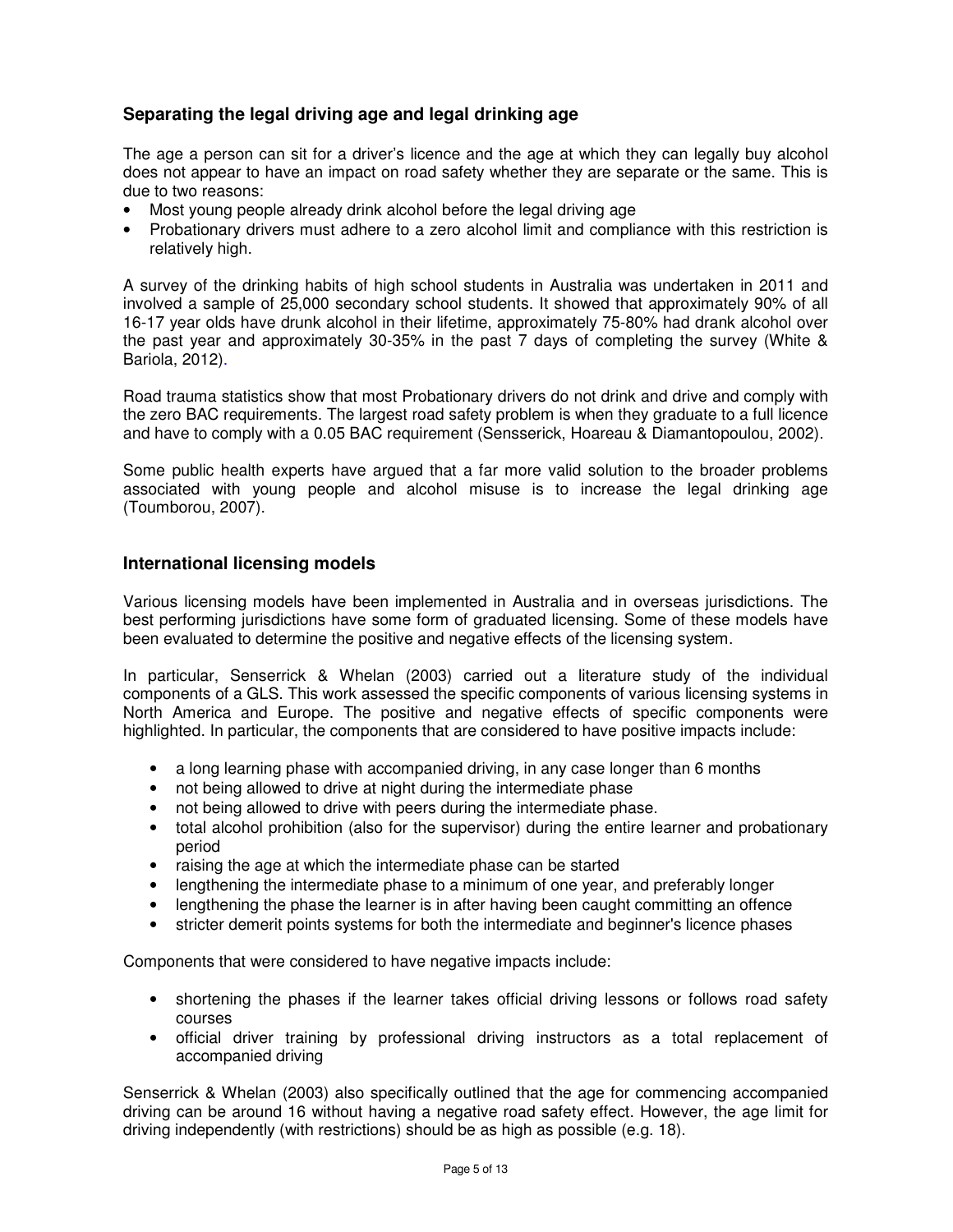A more recent research project was commissioned by Austroads (2015a) to identify effective components of licensing schemes in order to inform licensing policy for Australia. This project mainly reviewed literature that evaluated licensing models in Australia and North America. This work highlighted that the best licensing models had the following components:

- a minimum learner age of 16 years
- a minimum learner period of 12 months
- minimum provisional age greater than 16 years (with benefits increasing with age)
- night driving restrictions
- peer passenger restrictions
- a zero BAC limit

The research literature clearly supports a provisional driving age of 18 over 17 or 16, regardless of whether the jurisdiction is Australian or international.

#### **Recommendation:**

• **The licencing model in Victoria should be based on research evidence and best practice to reduce the risk of increasing road trauma.** 

#### **The correlation between a reduced probationary driving age and the road toll**

#### *Effect on road trauma of lowering licensing age*

If Victoria were to lower the age of first licensure from 18 to 17 years, it has been estimated that it would result in an increase each year of 10 fatalities, 241 serious injuries, and 714 minor injuries. Over a 10 year period, this would equate to an additional 1,055 people injured in crashes, which includes 2,410 with serious injuries and 100 people with fatal injuries. The National Guidelines for Transport System Management has developed full cost estimates for different types of crashes (AustRoads, 2015b). Based on the projected trauma increases, the estimated increase in cost for one year to the Victorian community is approximately \$247 million per year. This information has been sourced from VicRoads road safety experts and draws on 2014 NSW licensing rates for 17 and 18 year olds and 2014 Victorian licensing and population data. It is also based on a 9% higher crash risk for young novice drivers licensed at 17 years of age as opposed to 18 years. The figure of 9% higher crash risk was drawn from Forsyth, E., Maycock, G., & Sexton, B (1995).

Increased exposure has a role to play in the projected increase of fatalities and serious injuries. VicRoads' calculations reveal that if the licensing age were reduced from 18 to 17 there would be an additional 33,000 drivers on the road.

Similar statistical modelling has also been undertaken in South Australia which estimated that if South Australia was to increase the minimum licensing age from 17 to 18 years, then the State would see a 20% reduction in casualty crashes among 16 to 24 year old drivers, and a 5-6% reduction in their total annual road toll (Department for Transport, Energy, and Infrastructure, 2011).

While these figures are estimates, a number of evaluations have been completed in countries which have previously lowered their licensing age. For example, Canada lowered its licensing age in the 1980's, from 18 to 16 years. Evaluations showed that this resulted in a 24% increase in fatalities among new drivers (Guadry, 1987, cited in Gregersen & Bjurulf, 1996).

There has been considerable international and Australian research that has investigated the influence of licensing age on road trauma. The research strongly demonstrates that a higher provisional licensing age is associated with reduced crashes and fatalities (Drummond, 1986; Forsyth, Maycock & Sexton, 1995; Mayhew, Fields & Simpson, 2000; McCartt et al, 2009; Trempel, 2009; Williams, 2009; Williams 2010; Williams et al, 2010; Johnson & Jones, 2011;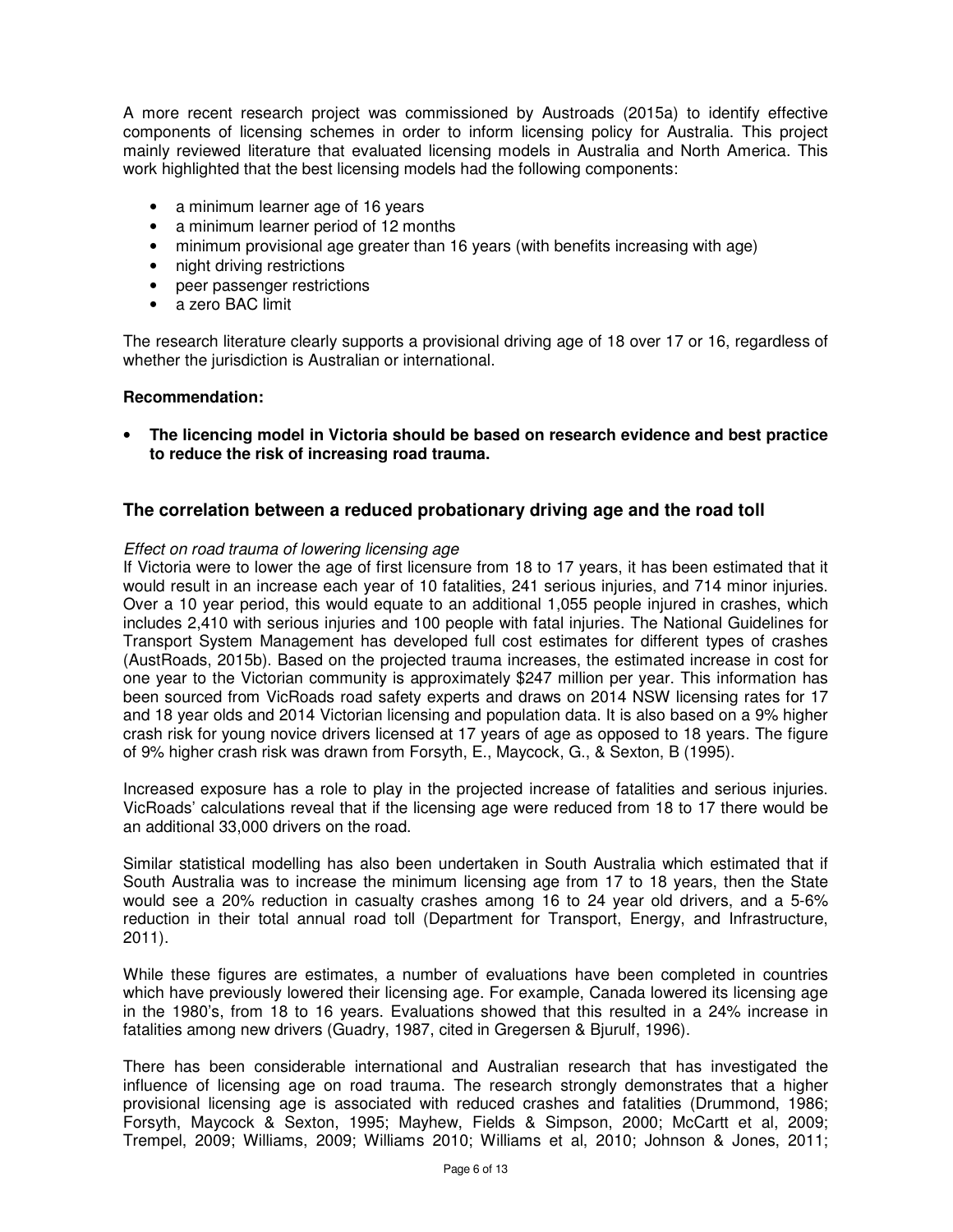Masten et al, 2011). The research strongly indicates that that a licensing age of 17 will result in greater road safety benefits than licensure at 16 years, just as a licensing age at 18 will have significant road safety benefits over licensure at 17 years (Austroads, 2015a).

In a detailed review of young driver licensing, Senserrick and Whelan (2003) concluded that the increased crash risks associated with a lower licensing age are related to a number of factors, including:

- immaturity (less well developed perceptual systems and behaviour);
- an increase in the total number of novice drivers on the road; and
- a reduction of the amount of time available to gain the required 120 hours experience in the learner phase.

#### *Graduated licensing and lowering licensing age*

Victoria, like many other jurisdictions, has introduced a GLS for novice drivers. The Victorian system is one of the most comprehensive in the world, with requirements for young people to have a learner permit for a minimum of 12 months, to acquire 120 hours supervised driving experience prior to licensing and hold their probationary licence for four years. The interim evaluation of the GLS has shown very positive outcomes, with a 23% reduction in first year probationary driver crashes since the program was introduced (Healy et al, 2012).

Elements of graduated licensing systems such as peer passenger and night-time driving restrictions are sometimes proposed as a way of offsetting the increase in trauma caused by lowering the licensing age. However, Drummond (1986, as cited in Drummond, 1994) found that even very strict graduated licencing restrictions are not sufficient to prevent an increase in crashes if the licencing age is lowered.

#### *Lowering licensing age and impact on crashes at older ages*

It is sometimes argued that lowering the licensing age would result in crashes that would occur among first year drivers just occurring a year earlier. It is further argued that 18-20 year olds will have more experience if they have been driving solo since 17 years and will be safer as a result. However, research has found that the disbenefit of lowering the licensing age is not overcome by a subsequently reduced crash risk among older age groups due to the accumulation of more experience (Drummond, 1989).

In research completed by Ron Christie for RACV in 2001 (and subsequently updated in 2007, 2011, and 2016), it was concluded that both driver age and experience – or inexperience contribute to crash risk and involvement. This is a common finding of research conducted in Australia, USA, Canada, UK and Sweden (Levy, 1990; Drummond & Yeo, 1992; Maycock et al, 1991; Mayhew & Simpson, 1995; Gregersen & Bjurulf, 1996).

Research has attempted to quantify the relative effects of age from those of experience. A study of British drivers initially licenced to drive at different ages (i.e. 17, 20, 25, 36 and 50 years respectively) who travelled about 12,000 kilometres per year, found that crash risk during the first few years of solo driving decreased by about 31% due to age and about 59% due to experience (Maycock et al,1991). Other studies have shown that although all new drivers, regardless of age, have a higher initial crash risk, the youngest drivers (e.g. those aged 15-17 years) have the highest risk (Levy, 1990; Cooper, Penili & Chen, 1995).

Thus, jurisdictions which allow licensing below the age of 18 in Australia and overseas typically have a proportionally greater young driver crash risk problem due to age effects and increased exposure given that many 15,16 and 17 year old drivers are on the road as solo drivers.

This issue can be highlighted when considering the road toll stats for 2014. During that year, there were a total of 233 people killed on Australian roads in the 17-25 year age bracket. Forty nine of these were in Victoria, while 46 in Queensland, 67 in NSW, 41 in WA, 18 in SA, six in NT, and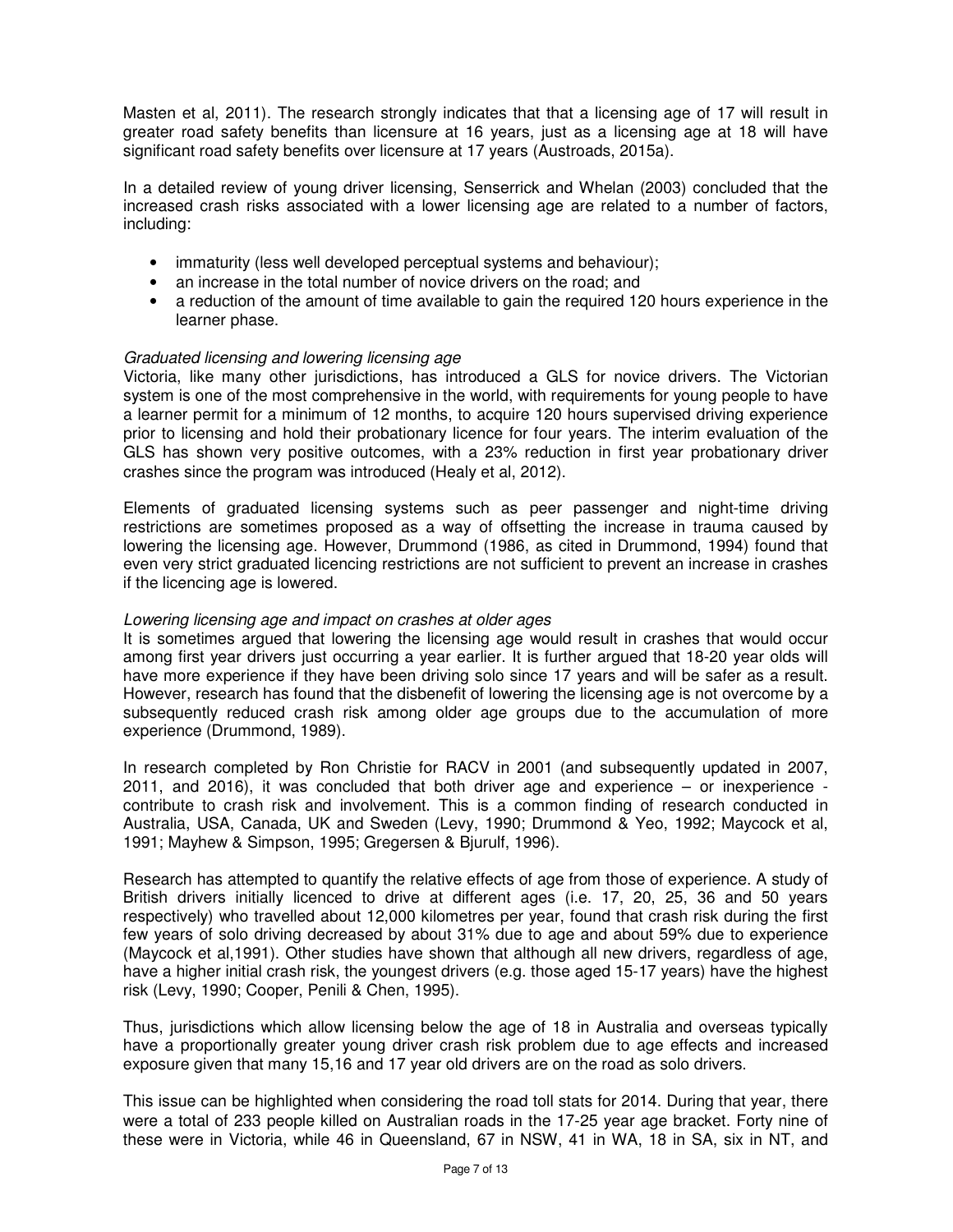three each in TAS and ACT. These figures show that on a population basis, Victoria's road toll among young adults is lower than many other states (Carey, 2016).

## **Transport infrastructure and services in regional Victoria**

In a number of areas across the State, population growth has outpaced the provision of basic infrastructure and services including public transport that is reliable, frequent and efficient. A lack of adequate public transport services, particularly in rural and regional Victoria and outer metropolitan Melbourne, can leave residents with no option but to drive. For those who don't drive, whether it is by choice or circumstance, the lack of transport options can severely restrict their ability to take part in work or school and participate in their communities more broadly.

RACV's Regional Growing Pains (2014) report identifies a package of transport upgrades needed in our ten largest regional centres over the next decade to support population growth. In mapping the upgrades needed, it is important to note that not everybody can or will want to live in a regional centre, therefore provision of adequate bus, walking and cycling connections between satellite towns and rural areas to regional hubs is vital.

The completion of the Regional Rail Link has improved rail capacity for some V/Line services, however RACV's 2015 On Track survey highlighted that further rail service and infrastructure improvements are needed across the State. The survey highlighted that regional commuters want more seats on trains, better access to stations and more frequent services. The frequency of services and the span of hours over which they operate can restrict the ability of some regional residents to access employment and educational opportunities, locally and in Melbourne.

While many major regional centres are connected to Melbourne by train or coach, cross town connections are equally important to support jobs and growth within regional Victoria. Radial bus services are particularly important for young people in outer suburbs to access jobs in neighbouring suburbs. Indeed, a lack of accessible opportunities is a contributing factor to people relocating to larger towns and cities from rural communities.

For those who need to use more than one mode of transport, the efficiency of their trips can be severely limited by poorly coordinated timetables and services that simply don't take them where they want or need to get to. Investment is also needed to upgrade ageing infrastructure to improve reliability, efficiency, safety and comfort for passengers.

#### **Recommendations:**

- **Victoria's regional public transport network should be upgraded as outlined in RACV's Regional Growing Pains (2014) to offer people of non-driving age better access to employment, study and training.**
- **Increase the frequency of public transport services in rural/regional areas and the span of hours over which they operate to better meet community needs.**
- **Improve connectivity and timetable coordination between different modes of transport to improve access and efficiency e.g. connectivity between buses and trains**

### **Strategies to remove barriers for people of non-driving age to access employment, study and training**

RACV's Growing Pains (2014) report identified a number of strategies to address transport disadvantage. These strategies would also assist in the removal of barriers for people of nondriving age to access jobs and other opportunities. They include provision of better public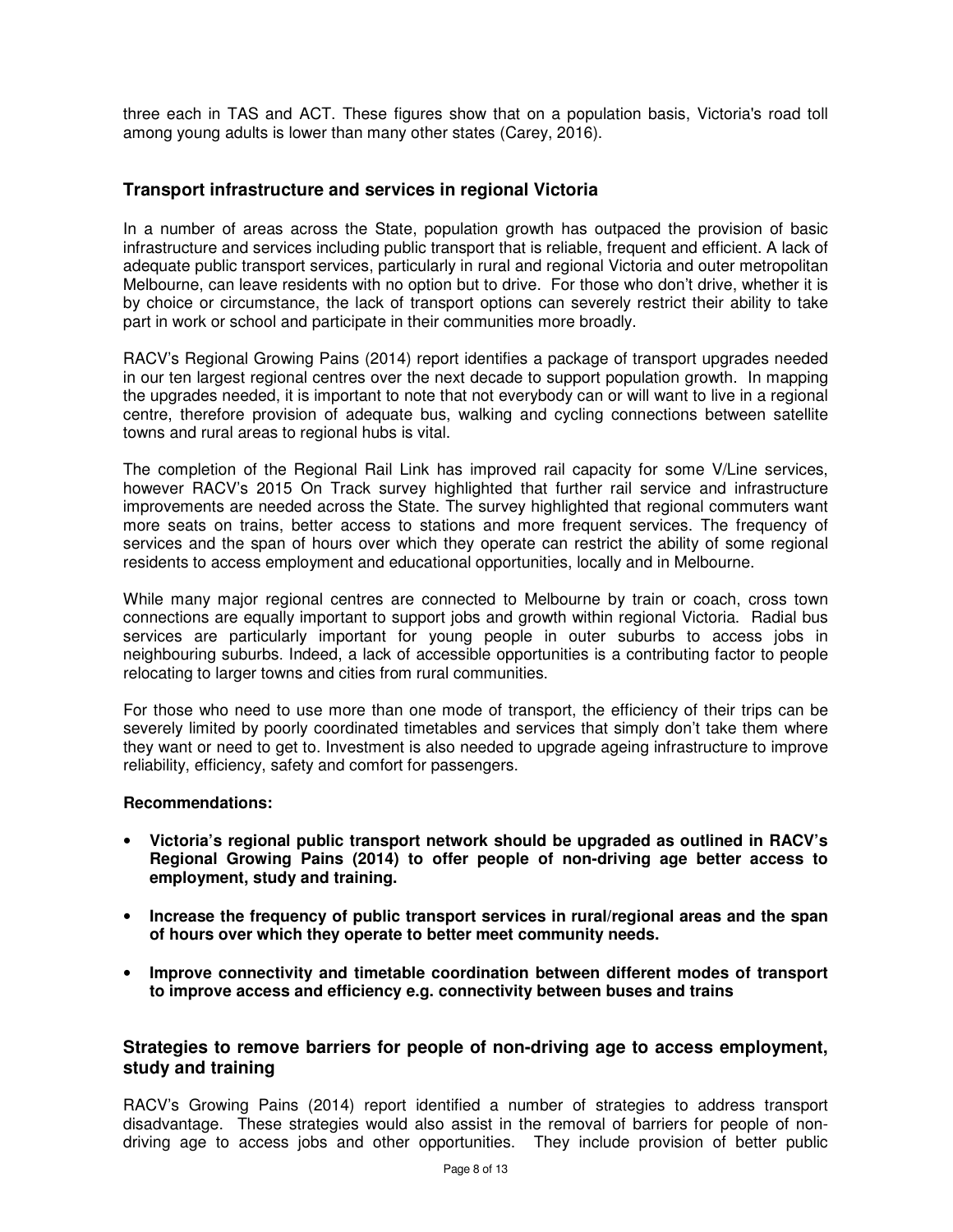transport options as well as a range of services that operate at a lower cost to that of traditional public transport including telebus services, flexi cab, community transport, car pool programs, telecommuting and making school bus services available to the general public.

The importance of planning cannot be underestimated in improving access to jobs and education. Creating more local employment opportunities has the potential to reduce the disadvantage experienced by people of non-driving age as commuter trips become shorter and can be more easily met by walking, cycling or public transport.

• **Planning approaches which create more job opportunities in outer suburban and regional hubs should be encouraged, to reduce employment barriers for young people of non-driving age.** 

# **Summary of recommendations**

- The licensing age in Victoria should not be lowered to be in line with other states, as a lower licensing age will likely increase road trauma.
- State and local governments, as well as employers, should provide better transport options to enable young people to take up employment.
- The licencing model in Victoria should be based on research evidence and best practice to reduce the risk of increasing road trauma.
- Victoria's regional public transport network should be upgraded as outlined in RACV's Regional Growing Pains (2014) to offer people of non-driving age better access to employment, study and training.
- Increase the frequency of public transport services in rural/regional areas and the span of hours over which they operate to better meet community needs.
- Improve connectivity and timetable coordination between different modes of transport to improve access and efficiency e.g. connectivity between buses and trains.
- Planning approaches which create more local job opportunities in outer suburban and regional hubs should be encouraged, to reduce employment barriers for young people without a licence.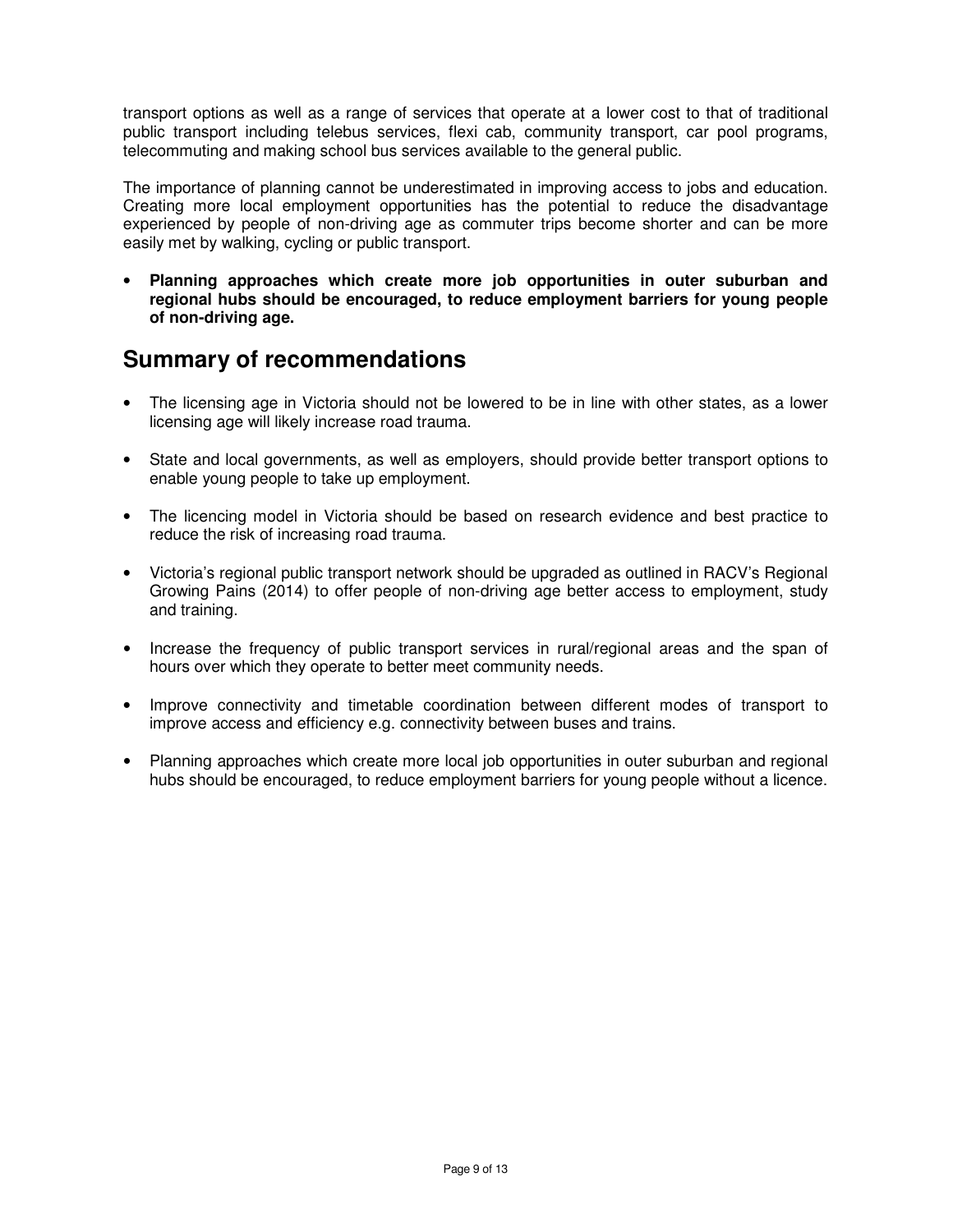# **References**

Alexander, K. (2008). *RACV Young Victorians Mobility Survey,* RACV Consultant Report prepared by Kerryn Alexander Research, May 2008.

Alexander, K. (2005). *RACV Young Driver Licensing Survey*, RACV Consultant Report prepared by Kerryn Alexander Research.

Asad, F., H., A. (2013). *City Centres: understanding the travel behaviour of residents and the implications for sustainable travel*. Unpublished doctoral dissertation, University of Salford, Salford, United Kingdom.

Australian Bureau of Statistics (2007). *Schools*, ABS Report 4221.0

Austroads (2015a). *Summary of Literature of the Effective Components of Graduated Driver Licensing Systems.* Research Report AP-R476-15.

Austroads. (2015b). *Social Costs of Road Crashes in Australia: The Case for Willingness-to-pay Values for Road Safety.* Research Report AP-R438-15.

BITRE (2014). *International Road Safety Comparisons 2012.* Department of Infrastructure and Regional Development.

Brotherhood of St Laurence. (2016). *Australia's Youth Unemployment Hotspots: Snapshot.* March 2016

Christie, R. (2001). The effectiveness of driver training as a road safety measure: An international review of the literature. In *Road Safety Research, Policing and Education Conference, 2001, Melbourne, Victoria, Australia*.

Cooper, P., Pinili, M. & Chen, W. (1995). An examination of the crash involvement rates of novice drivers aged 16 to 55. Accident Analysis & Prevention, 27, 89-104.

Council of Australian Governments (2012). Review of the National Education Agreement Performance Framework

Crettenden, A. (1997). *Driver Licensing: Novice Drivers*, RACV Transport and Safety Policy Advisory Committee Paper, September 1997.

Currie, G., Gammie, F., Waingold, C., Paterson, D. & Vandersar, D. (2005). *Rural and Regional Young People and Transport – Improving Access to Transport for Young People in Rural and Regional Australia*. Youth Affairs Research Program Report, January 2005.

Delbosc, A., & Currie, G. (2014). Changing demographics and young adult driver license decline in Melbourne, Australia (1994–2009). *Transportation*, *41*(3), 529-542.

Drummond, A.E. (1989). *An overview of novice driver performance issues: a literature review*. Monash University Accident Research Centre: Report no. 9

Drummond, A.E. and Yeo, E. (1992). The risk of driver crash involvement as a function of driver age. Report No. 49. Clayton, Victoria: Monash University Accident Research Centre.

Drummond, A. (1994). *Young driver research program: A technical and strategic overview of exposure reduction measures as a means of reducing crashes*. FORS Report CR 130. Federal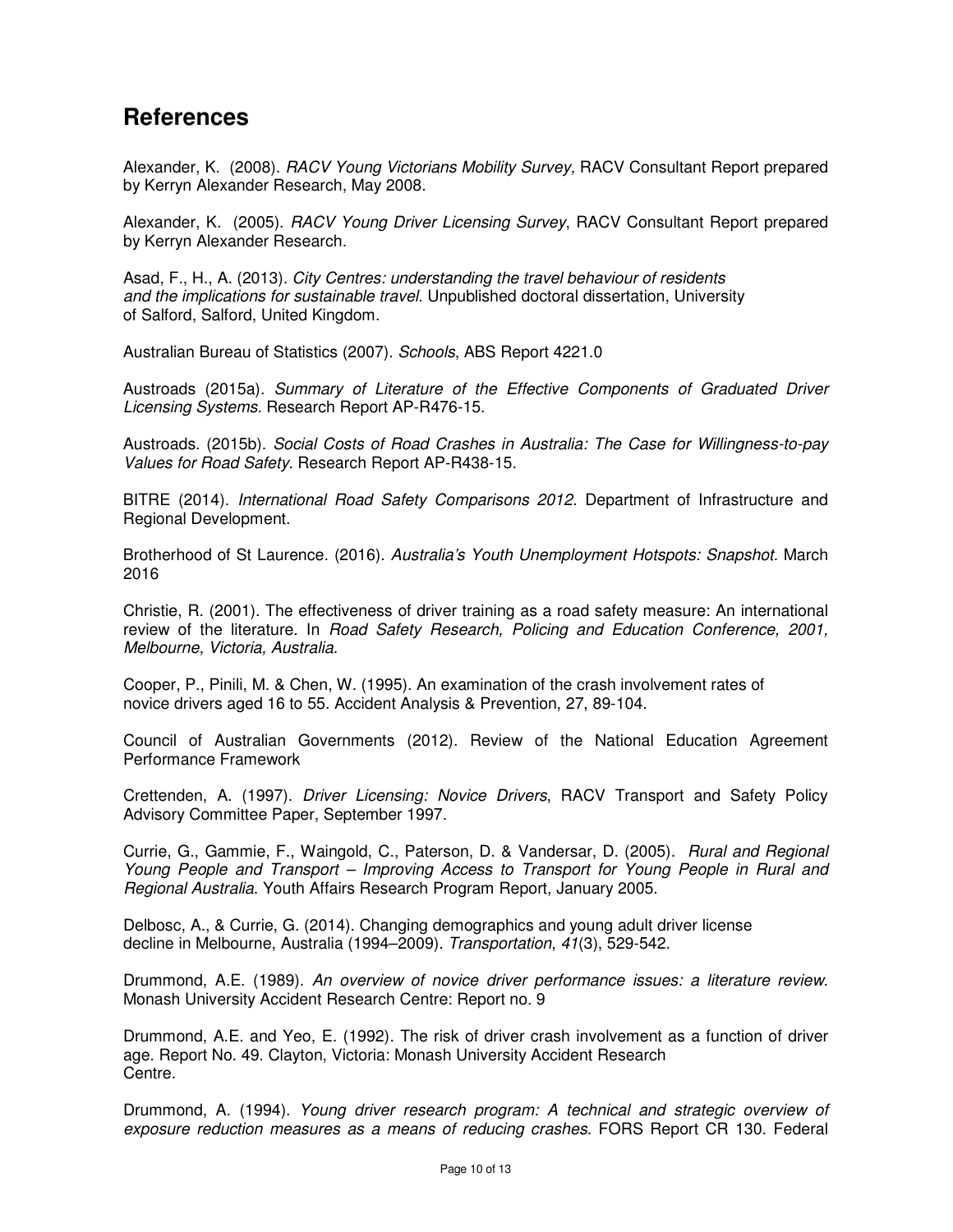Office of Road Safety, ACT.

Forsyth, E., Maycock, G., & Sexton, B (1995). *Cohort study of learner and novice drivers: part 3, accidents, offences and driving experience in the first three years of driving* (Project report 111). Crowthorne, UK: Transport Research Laboratory.

Gregersen, N.P., & Bjurulf, P. (1996). Young Novice Drivers: Towards a model of their accident involvement. *Accident Analysis & Prevention*, *28*, 229-246.

Healy, D., Catchpole, J., Harrison, W. (2012). Victoria's Graduated Licensing System Evaluation Interim Report (for VicRoads).

Johnson, S.B. & Jones, V.C. (2011). Adolescent development and risk of injury: using developmental science to improve interventions. *Injury Prevention*, 17: 50-54.

Levy, D.T. (1990). Youth and traffic safety: The effects of driving age, experience and education. Accident Analysis and Prevention, 22(4), 327-334.

Marzoughi, R. (2011). Teen travel in the Greater Toronto Area: A descriptive analysis of trends from 1986 to 2006 and the policy implications. *Transport Policy*, *18*(4), 623-630.

Masten, S.V., Foss, R.D., Marshall, S.W. (2011). Graduated driver licensing and fatal crashes involving 16-19-yearold drivers, *Journal of the American Medical Association*, 306: 1098-1103.

Maycock, G., Lockwood, C.R. & Lester, J.F. (1991). The accident liability of car drivers. Research Report No. RR315. Crowthorne, UK: Transport Research Laboratory.

Mayhew, D.R., Fields, M., & Simpson, H.M. (2000). Why 16? Insurance Institute for Highway Safety, Arlington VA.

Mayhew, D. R. & Simpson, H.M. (1995). The Role of Driving Experience: Implications for the Training and Licensing of New Drivers. Insurance Bureau of Canada: Toronto.

McCartt, A.T., Mayhew, D.R., Braitman, K.A., Ferguson, S.A., Simpson, H.M. (2009). Effects of age and experience on young driver crashes: review of recent literature, *Traffic Injury Prevention*, 10: 209-219.

RACV. (2014). *Growing Pains in Regional Victoria.* 

RACV. (2015). *Young Adult Licensing Trends and Travel Modes.* Performing organisation: Centre for Automotive Safety Research: University of Adelaide

Raimond, T., & Milthorpe, F. (2010, September). Why are young people driving less? Trends in licence-holding and travel behaviour. In *Proceedings of Australasian Transport Research Forum*, 29 September – 1 October, Canberra.

Senserrick, T., Hoareau, E., & Diamantopoulou, K. (2002). From .00 to .05 BAC: Do graduated BAC laws simply delay the young drink-driving problem by a few years? *RS2002 Road Safety: Research, Policing & Education: Conference Proceedings* (CD-ROM). 4-5 November, Adelaide, South Australia.

Senserrick, T. & Whelan, M. (2003). *Graduated driver licensing: Effectiveness of systems and individual components*, MUARC Report 209. Monash University Accident Research Centre, Clayton, VIC.

Sivak, M. & Schoettle, B. (2012a). Recent changes in the age composition of drivers in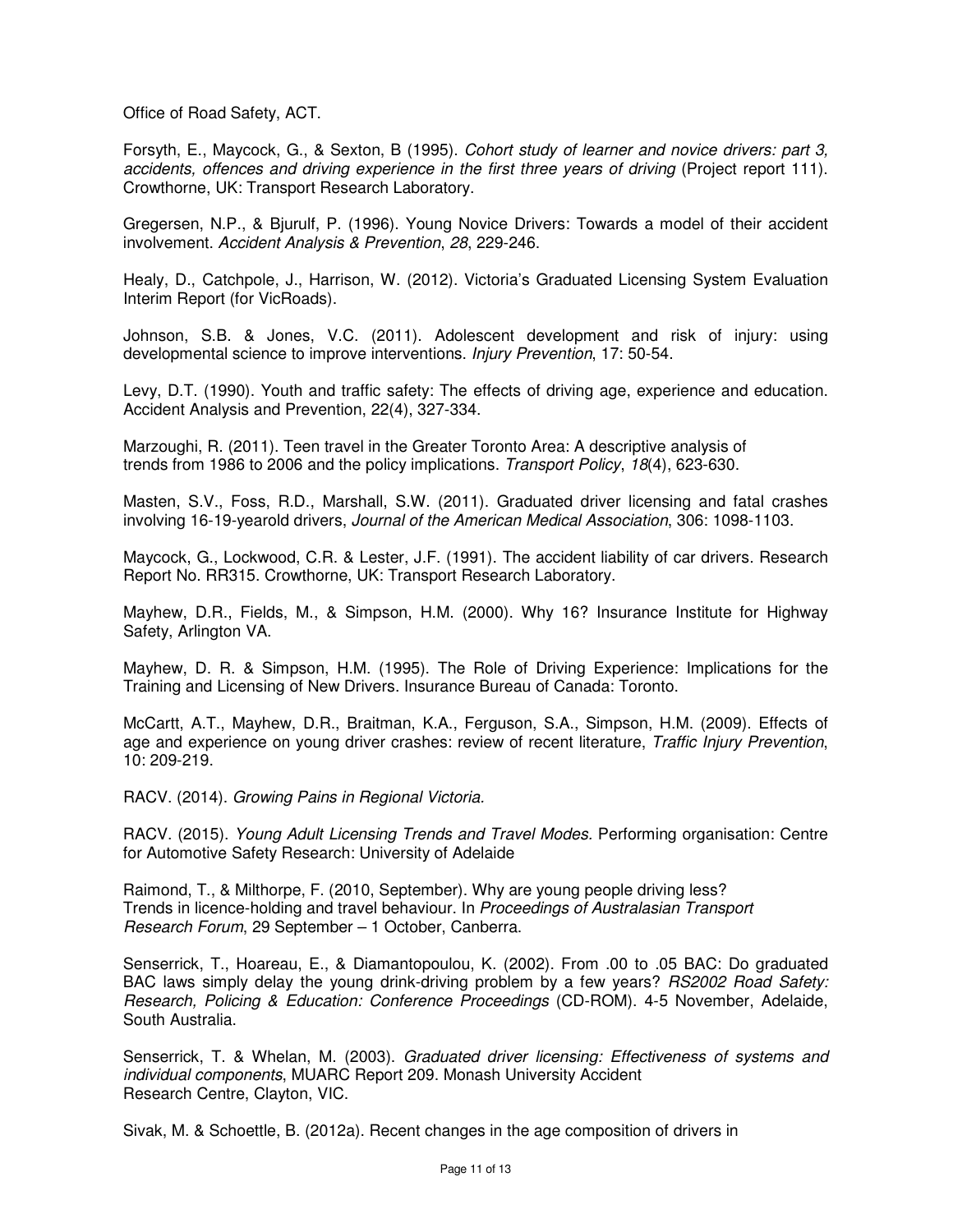15 countries. *Traffic Injury Prevention, 13(2),* 126-132.

Sivak, M. (2014). *Has Motorization in the US Peaked? Part 5: Update Through 2012*. UMTRI-2014-11. Michigan: University of Michigan Transportation Research Institute.

Carey, A. (2016). "Lower Legal Driving Age Would Raise Road Toll, VicRoads Warns." *The Age*. Web. 22 Apr. 2016. http://www.theage.com.au/victoria/lower-legal-driving-age-would-raise-roadtoll-vicroads-warns-20160331-gnv2wh.html

Toumborou, J. (2007) *Teen Alcohol,* Catalyst Report, ABCTV, August 9, 2007, transcript of interview with Professor John Toumborou, Deakin University. http://www.abc.net.au/catalyst/stories/s2000936.htm

TransitCenter. (2014). *Who's on board: 2014 mobility attitudes survey.* TransitCenter, New York.

Transport for NSW. (2014). *The Australian Graduated Licensing Scheme – Policy Framework.*  NSW Centre for Road Safety, Transport for NSW

Trempel, R.E., (2009), Graduated driver licensing laws and insurance collisions claim frequencies of teenage drivers, Highway Loss Data Institute, Arlington VA.

van Dender, K., & Clever, M. (2013). *Recent Trends in Car Usage in Advanced Economies–Slower Growth Ahead?* International Transport Forum Discussion Paper 2013-09. Paris: OECD.

van der Waard, J., Immers, B., & Jorritsma, P. (2012). New drivers in mobility: What moves the Dutch in 2012 and beyond?. International Transport Forum Discussion Paper 2012-15. Paris: OECD.

VCOSS snapshot: Youth unemployment in Victoria and Melbourne's north. (2015, April 13). Retrieved April 11, 2016, from http://vcoss.org.au/blog/vcoss-snapshot-youth-unemployment-invictoria-and-northern-metro/

Victorian Auditors General Office (2012). *Student Completion Rates.* November 2012.

Victorian Government (2005) *Young Driver Safety and Graduated Licensing Discussion Paper*, July 2005.

Williams, A.F. (2009). Licensing age and teenage driver crashes: a review of the evidence, *Traffic Injury Prevention*, 10: 9-15.

Williams, A.F. (2010). Evaluation of New Jersey's graduated driver licensing system, *Traffic Injury Research*, 11: 1-7.

Willmes-Lenz, G., Prucher, F., Grosmann, H. (2010). Evaluation of the novice driver training models "Accompanied driving from 17" and "Voluntary further training seminars for holders of probationary driving licences"; Results up to November 2009, Third report on AP project F1100- 4408016 "Evaluation of novice driver training models," Federal Highway Research Institute, Section U4 "Driver Training, Driver Improvement," Bergisch Gladbach; May.

White, V, & Bariola, E. (2012). *Australian secondary school students' use of tobacco, alcohol, and over-the-counter and illicit substances in 2011.* Report prepared for the Drug Strategy Branch, Australian Government Department of Health and Ageing.

Youth unemployment statistics: A quick guide. (2015, December 9). Retrieved April 11, 2016, from